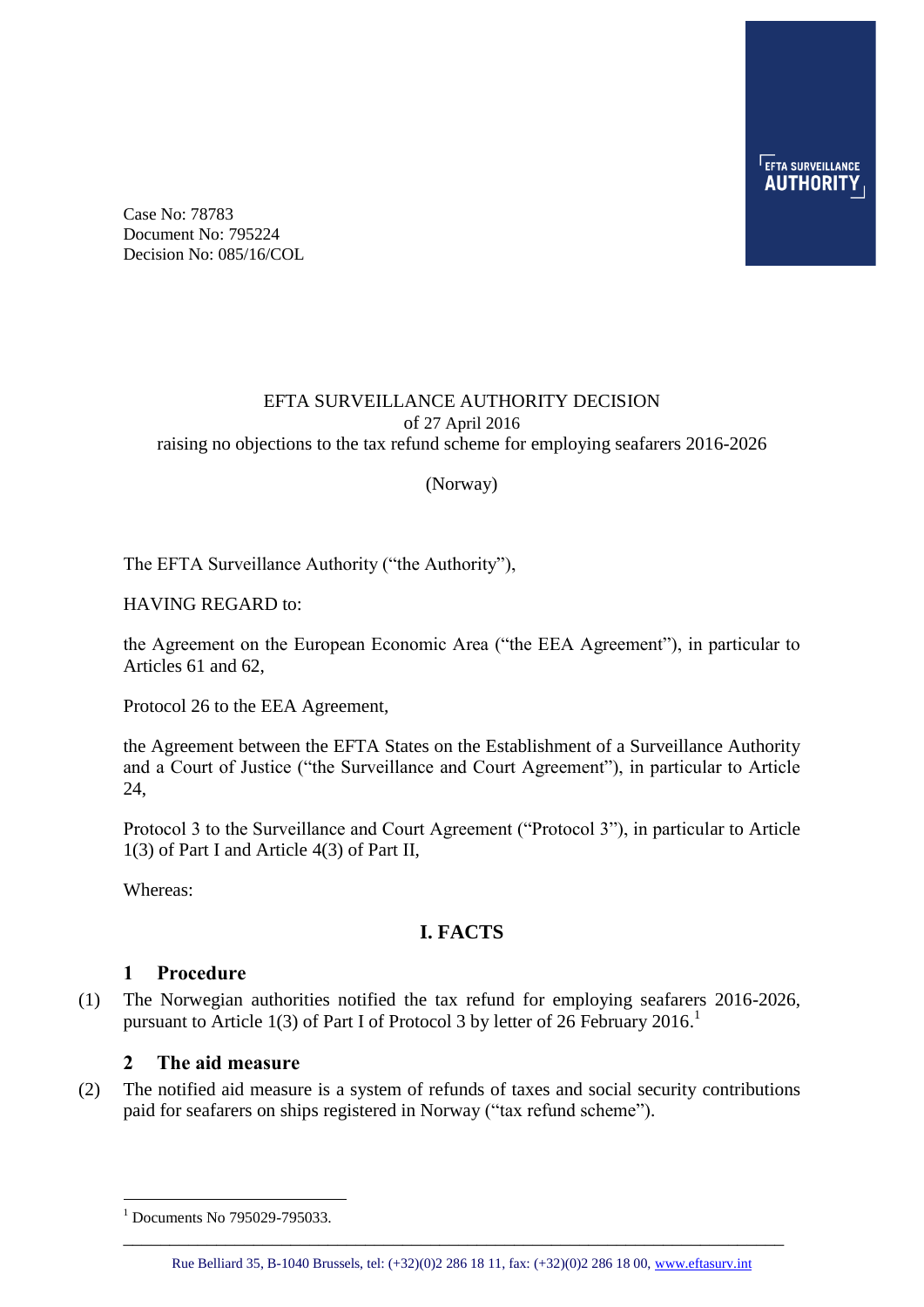# **3 Background**

## **3.1 Objective of the notified measure**

- (3) The maritime transport sector is subject to fierce international competition. Several non-EEA States have developed open shipping registers often supported by efficient services attracting ship owners with an attractive fiscal climate. This has resulted in a number of ship owners flagging out their vessels to ship registers outside the EEA. This in turn has caused many ship owners to use crews of non-EEA state nationals. Seafarers from Norway and other EEA States generally require higher wages than seafarers from third countries. The low cost commercial alternative is therefore to employ seafarers from third countries, in particular from the Far East. There are few technical or legal barriers to flagging out vessels from EEA ship registers to third countries. Several European states have therefore introduced aid schemes for ship owners and vessels registered in their national registers.
- (4) In Norway, the maritime industry employs 110 000 people and generates NOK 175 billion annually.<sup>2</sup> This represents 10% of the value creation in the Norwegian business sector. There are more than 200 Norwegian shipping companies, with 1 800 ships in foreign trade. The Norwegian shipping companies employ close to 50 000 people and provide almost 60% of the value creation in the maritime industry. The Norwegian maritime cluster ranges from ocean transport to ship equipment, shipbuilding, shipbroking, financing, insurance, R&D, classification and maritime offshore oil-related services.
- (5) The objective of the tax refund scheme is to safeguard and promote the employment of Norwegian and EEA seafarers on Norwegian vessels, to secure recruitment and qualified training of seafarers and to improve the competitive position of companies employing such seafarers. The scheme seeks to preserve and develop know-how in the maritime industries in general and in particular to promote safe, efficient, secure and environmentally friendly maritime transport.

## **3.2 Former schemes**

(6) The Norwegian authorities introduced, as a temporary measure, an initial tax refund scheme for seafarers in 1993. It was made permanent in 1994. The Authority has taken a number of decisions concerning earlier incarnations of the notified scheme.<sup>3</sup> The Authority last conducted a full review in  $2006<sup>4</sup>$ . The Authority's approval of the existing aid scheme expires on 30 June  $2016<sup>5</sup>$ 

## **3.3 The notified scheme**

(7) On 29 May 2015, the Norwegian Government presented its Maritime Strategy, $6$  within which it proposed to strengthen and simplify the tax refund measures for seafarers. On 17 September 2015, the Government initiated a public consultation for a new proposal on tax refunds for seafarers. This process resulted in the adoption of the Regulation on subsidies for the employment of workers at sea (the "Employment Regulation").<sup>7</sup>

<sup>&</sup>lt;sup>2</sup> Figures from 2013.

<sup>&</sup>lt;sup>3</sup> See the Authority's Decision No 164/98/COL as amended by Decisions No 117/02/COL and 187/03/COL.

<sup>&</sup>lt;sup>4</sup> See the Authority's Decision No 280/06/COL (OJ C 143 28.6.2007 p. 5) as amended by Decisions No 412/06/COL (OJ C 111 17.5.2007 p. 20), 356/08/COL (OJ L 295 12.11.2009 p. 14) and 455/08/COL (OJ C 263 16.10.2008 p. 2).

<sup>5</sup> See the Authority's Decision No 444/15/COL (OJ C 52.11.02.2016 p. 17).

<sup>6</sup> *Maritime Opportunities – Blue Growth for a Green Future.* Available at: [https://www.regjeringen.no/contentassets/05c0e04689cf4fc895398bf8814ab04c/summary\\_maritime-](https://www.regjeringen.no/contentassets/05c0e04689cf4fc895398bf8814ab04c/summary_maritime-opportunities_the-governments-maritime-strategy.pdf)

[opportunities\\_the-governments-maritime-strategy.pdf.](https://www.regjeringen.no/contentassets/05c0e04689cf4fc895398bf8814ab04c/summary_maritime-opportunities_the-governments-maritime-strategy.pdf) 7 FOR-2016-02-26-204 *Forskrift om tilskudd til sysselsetting av arbeidstakere til sjøs*.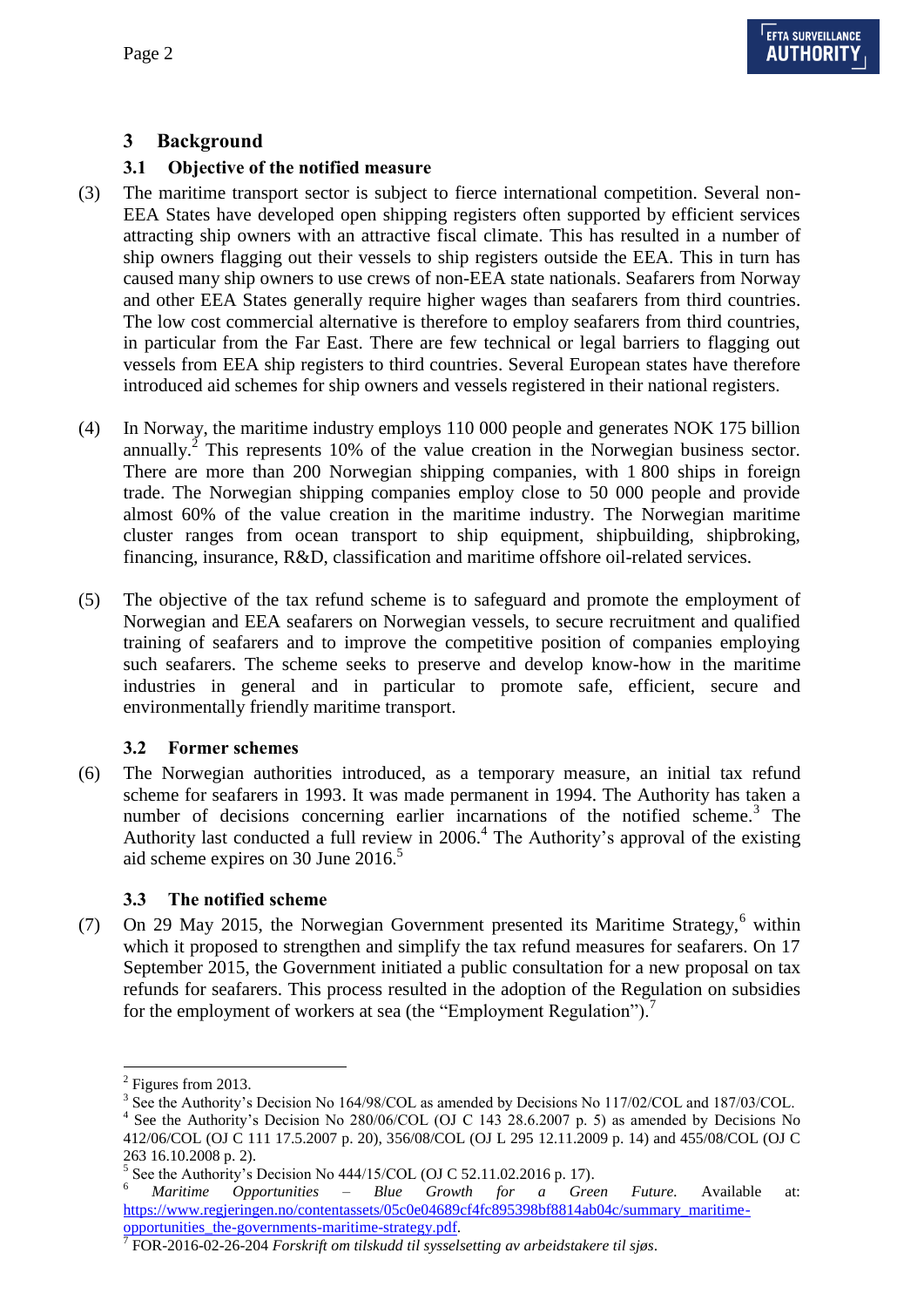## **4 The NOR and NIS registers**

- (8) Norway has since 1987 maintained two ship registers, the Norwegian Ordinary Ship Register ("NOR") and the Norwegian International Ship Register ("NIS"). The main difference between the two registers is the possibility for ships in NIS to employ non-EEA nationals on their domestic wage conditions. This entails that NIS registered ships generally have lower operational costs. On the other hand, the vessels in NIS have limited access to perform trade in Norway. This is referred to as "trade area limitations".
- (9) Norwegian and EEA ship owners are granted the same rights of registration.
- <span id="page-2-2"></span>(10) International transport between Norwegian and foreign ports as well as transport between Norwegian ports is open for competition from foreign flagged vessels. In each category of the tax refund scheme, the ship owners will have the possibility of flagging out their vessels. Indeed, a large part of the vessels controlled by Norwegian companies is currently not flagged in NOR or NIS. The Norwegian authorities have not laid down any limitations on operations in Norway of vessels registered in foreign registers.

## <span id="page-2-0"></span>**5 Trade area limitations for ships registered in NIS**

- (11) The NIS trade area limitations were put in place to prevent the registration in NIS by ships registered in NOR. The trade area limitations essentially represent a political compromise between the Norwegian authorities and the trade organisations representing the interests of ship owners and seafarers respectively.
- <span id="page-2-1"></span>(12) The trade area limitations entail that certain ships registered in NIS are not permitted to carry cargo or passengers between Norwegian ports or to engage in regular scheduled passenger transport between Norwegian and foreign ports.<sup>8</sup> By Decision No 33/16/COL, the Authority came to the preliminary conclusion that trade area limitations applicable to passenger ships are contrary to Article 36 of the EEA Agreement and Regulation No  $4055/86$ . The Authority notes that the Norwegian authorities have not notified any aid to passenger ships registered in NIS.

## **6 Criteria for eligibility**

### **6.1 Introduction**

- (13) The Norwegian authorities have notified a scheme under which different categories of maritime transport activities are eligible for grants. The scheme sets out a number of general eligibility conditions. These are explained in section I[.6.2](#page-3-0) below.
- (14) Additionally, the scheme is organised in a total of seven categories that differ according to activity and ship category. In order to receive aid under the scheme, the relevant ship has to belong to one of the seven categories. There are five categories of ships registered in NOR: (i) a general category, (ii) offshore shipping, (iii) ferries in foreign trade, (iv) ferries operating the coastal route Bergen-Kirkenes, and (v) sailing vessels. For ships registered in NIS, there are two categories of ships: (i) a general category, and (ii) offshore construction vessels. The categories are explained below.

<sup>&</sup>lt;sup>8</sup> Oil and gas installations on the Norwegian continental shelf are considered as Norwegian ports.

<sup>9</sup> Council Regulation (EEC) No 4055/86 of 22.12.1986 *applying the principle of freedom to provide services to maritime transport between Member States and between Member States and third countries*. Incorporated into point 53 of Annex XIII to the EEA Agreement.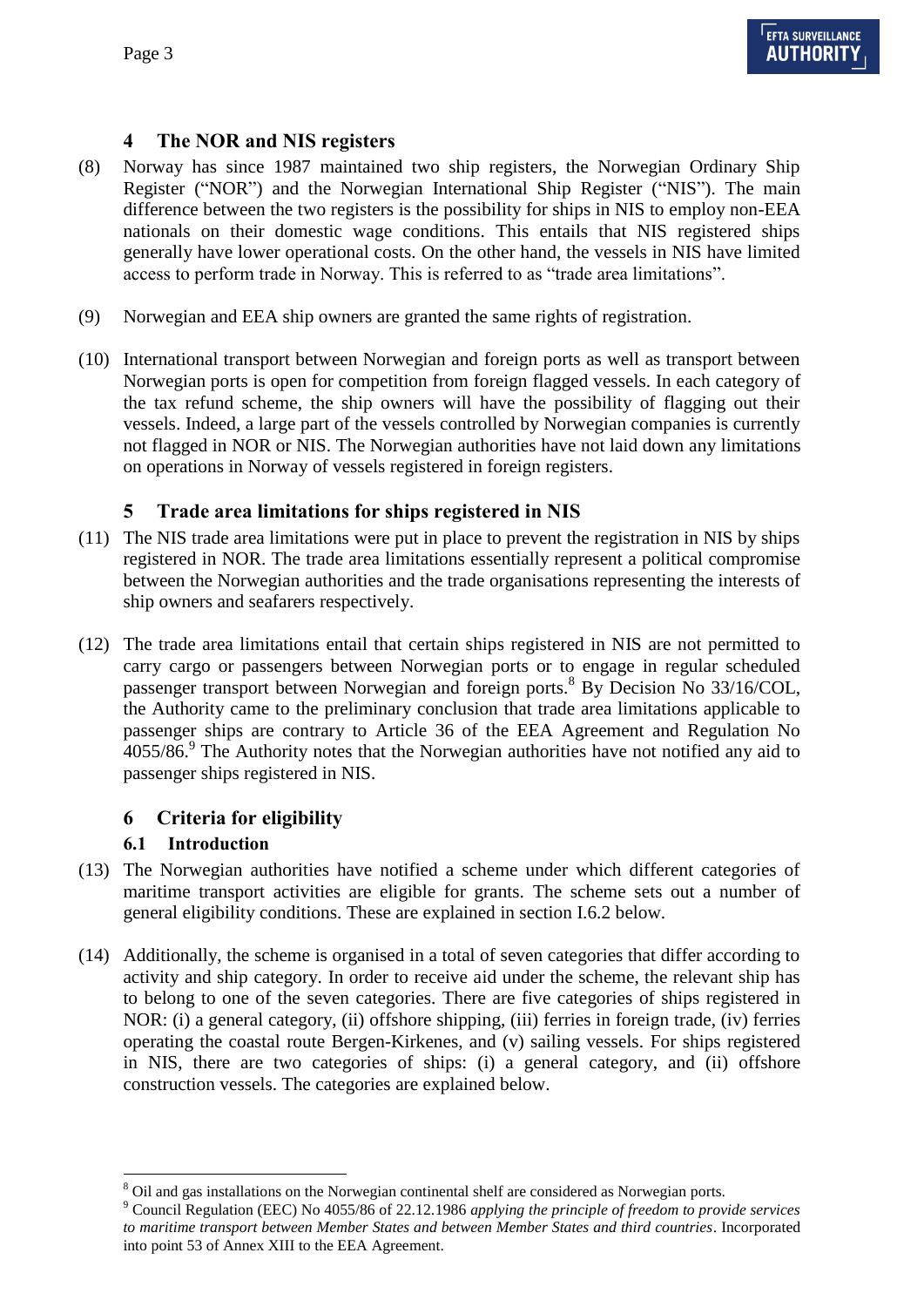## <span id="page-3-0"></span>**6.2 General conditions**

- (15) Under the scheme grants can be awarded to shipping companies with ships registered in the NOR or NIS register. The undertaking must have a shipping company number in the pension insurance scheme for seamen in order to receive grants.
- (16) Only ships weighing more than 100 gross tonnes (gt) are eligible.
- <span id="page-3-1"></span>(17) The undertaking must make regular salary payments to the complete "safe manning" of operating ships. The "safe manning" refers to the crew needed to ensure the safety of the ship and those on board as well as to prevent pollution of the maritime environment. The Norwegian Maritime Authority ("NMA")<sup>10</sup>determines what constitutes a "safe manning" for each individual ship.
- (18) Only ships with a crew of seafarers entitled to a refund is eligible for refunds. All EEA seafarers working aboard the registered ships qualify for refunds.<sup>11</sup> They must be employed a minimum of 130 working days per year. In addition, the relevant NOR registered ships of any ship owner must on average have a minimum of two training positions per ship for which reimbursements are applied for. A similar rule applies to NIS registered ships. $^{12}$
- (19) The following vessels are not covered by the scheme: fishing vessels, ships exclusively performing public functions,<sup>13</sup> ships that are government owned or leased, ships receiving government subsidies,  $\frac{1}{4}$  ships performing drilling or exploitation activities.

## **6.3 The five NOR categories**

### <span id="page-3-2"></span>*6.3.1 General category*

- (20) The general category for ships registered in NOR covers all vessels engaged in transport of goods and passengers (meeting the general conditions listed above) that are not covered by other NOR categories of ships.
- (21) The category covers the following types of cargo ships: bulk, general cargo, container, and tankers. Well boats are also covered. Well boats are cargo vessels that transport live fish in tanks. They typically transport fish from offshore fish farms to onshore processing facilities. Well boats are not equipped to catch fish.
- <span id="page-3-3"></span>(22) Tugboats and dredgers are covered, as long as more than 50% of their activity constitute "maritime transport" in accordance with section  $3.2(4)$ <sup>15</sup> of the Authority's guidelines on aid to maritime transport (the "AMT").<sup>16</sup> The shipping company must document the vessel's transport operations. Reimbursements are only offered for the period within which the vessel has documented that it carried out maritime transport.

<sup>10</sup> In Norwegian: *Sjøfartsdirektoratet*.

<sup>&</sup>lt;sup>11</sup> See Article 6 of the Employment Regulation.

<sup>&</sup>lt;sup>12</sup> See Article 5 of the Employment Regulation.

<sup>&</sup>lt;sup>13</sup> The Norwegian authorities explain that this exclusion has been included in order to avoid that the notified scheme becomes an instrument channeling money between different public entities. The public entity responsible for the relevant public function should carry its cost.

<sup>&</sup>lt;sup>14</sup> The Norwegian authorities explain that this exclusion has been included in order to avoid overcompensation. The exclusion does not apply for sailing vessels falling under the fifth NOR register category of ships. The Norwegian authorities have furthermore clarified that this exclusion does not mean that ships that receive public service compensation for operating the coastal route Bergen-Kirkenes are not eligible for reimbursements under the scheme.

<sup>&</sup>lt;sup>15</sup> In conjunction with section 3.1 paragraphs 12-16.

<sup>16</sup> OJ C 103 28.4.2005 p. 24.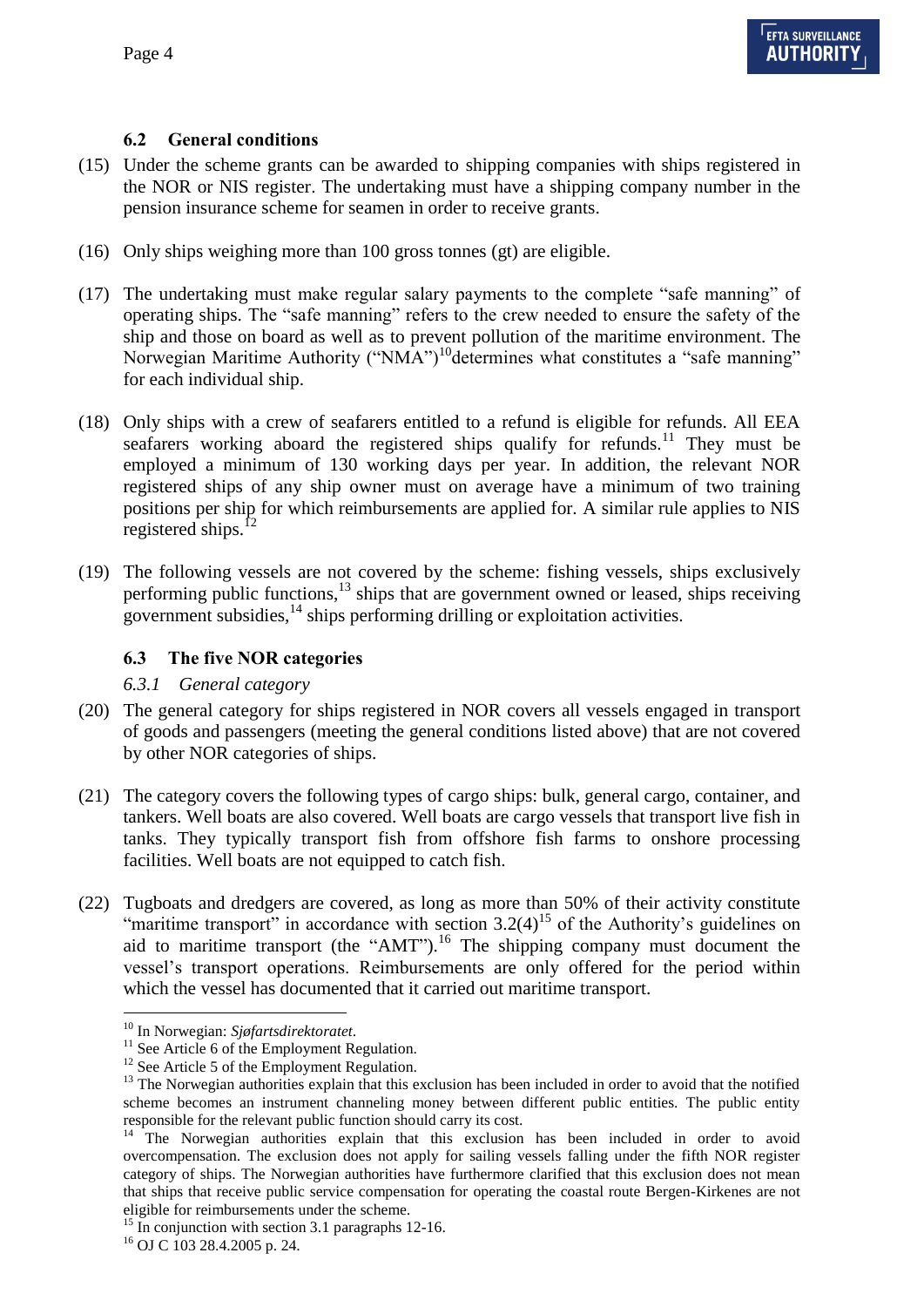- (23) Under the general category a full refund of income taxes and social security contributions is offered.
- (24) The latest data submitted by the Norwegian authorities show that about 90 companies received grants for 180 vessels with a total of 2 339 seafarers under this category of the scheme in 2014. Total payments amounted to NOK 326 million.

### <span id="page-4-2"></span>*6.3.2 Offshore shipping*

- (25) The offshore shipping category applies to offshore petroleum vessels transporting goods or providing services in connection with petroleum activity.
- (26) This category covers: supply ships, anchor handling, seismic vessels, construction vessels and multipurpose vessels.
- (27) The category does not cover vessels used for drilling or exploitation of natural resources. It furthermore does not cover accommodation vessels or vessels permanently anchored at sea for storage purposes.
- (28) For the offshore shipping category, a refund of income taxes and social security contributions is offered up to a ceiling of NOK 208 000 per seafarer per year. The Norwegian authorities have explained that the ceiling exists for fiscal reasons and that it is strictly a result of budgetary priority setting.
- (29) In 2014, there were that were about 30 companies that received grants for 190 vessels with a total of 6 610 seafarers under this category of the scheme. Total payments amounted to NOK 987 million.

#### <span id="page-4-0"></span>*6.3.3 Ferries in foreign trade*

- (30) This category applies to vessels carrying out scheduled passenger transport services between Norwegian and foreign ports.
- (31) Under this category a full refund of income taxes and social security contributions is offered.
- (32) In 2014, this category of the scheme applied only to one company, Color Line AS. It received grants for 6 vessels with a total of 1450 seafarers. Total payments amounted to NOK 234 million. According to the Norwegian authorities, four companies operate ferry services between Norwegian and foreign ports. Three of these companies operate under Danish and Swedish flags and benefit from Danish and Swedish net wage schemes.

### <span id="page-4-1"></span>*6.3.4 Ferries operating the coastal route Bergen-Kirkenes*

- (33) This category applies to vessels operating year round scheduled goods and passenger transport on the coastal route Bergen-Kirkenes.
- <span id="page-4-3"></span>(34) At present, this category covers one undertaking, Hurtigruten ASA ("Hurtigruten"). Hurtigruten has concluded a public service contract with the Norwegian authorities to provide the maritime transport service from 1 January 2012 until 31 December 2019 (the "Hurtigruten Agreement"). In December 2015, the Authority opened a formal state aid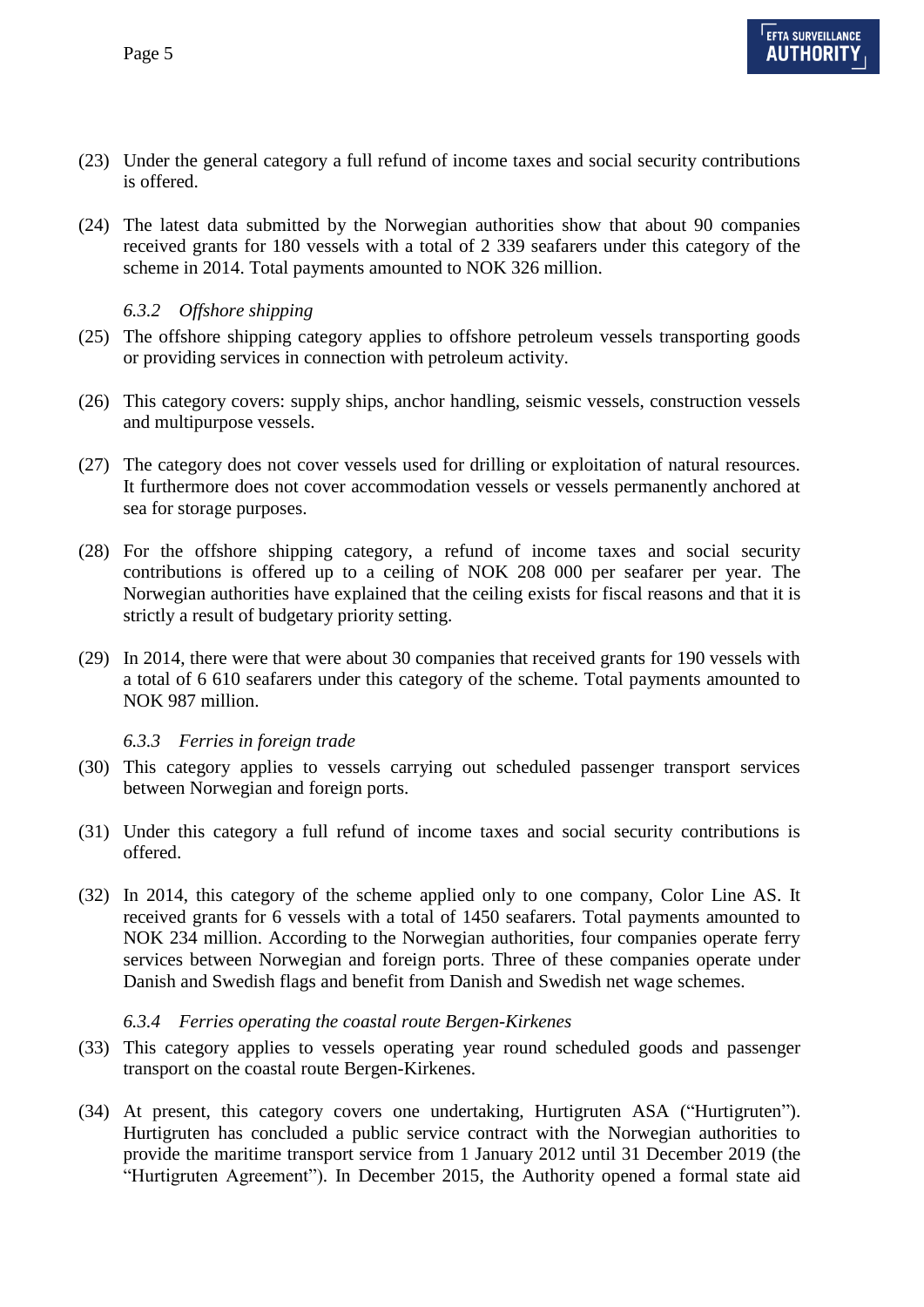<u>.</u>

investigation to examine *i.a.* whether Hurtigruten is overcompensated for the provision of the service under that agreement.<sup>17</sup>

- <span id="page-5-0"></span>(35) In 2014, Hurtigruten received a total of NOK 118 million under the then applicable scheme. At the time, the aid per seafarer was capped at a ceiling (the same cap as for the NOR and NIS offshore shipping categories). For the notified scheme, the Norwegian authorities have removed the ceiling. Thus, for the notified measure, a full refund is offered for the income taxes and social security contributions related to the seafarers that form part of the "safe manning"<sup>18</sup> of the vessels. This change entails that Hurtigruten will be eligible for more aid under the notified scheme than under its predecessor scheme.
- (36) The increase of the aid flowing from the notified measure was foreseen by the parties in the public service contract. This is why the Hurtigruten Agreement includes a specific reference to a potential increase of the aid awarded under the specific scheme in section 7(2), second sentence.
- (37) Section 7 of the Hurtigruten Agreement reads in its entirety:

### *"§7 Renegotiations*

- *1. In the event of amendments to acts, regulations or statutory orders which the parties could not have reasonably foreseen on signing the contract and which entail material extra costs or savings for the contract for the public procurement of the service, each of the parties may demand negotiations concerning extraordinary adjustment of the remuneration from the contracting authority, a change to production or other measures. In such cases, the counterparty is entitled to all necessary documentation. Accounting separation shall form the basis of any renegotiation of the contract; see § 4-4. It is considered to be of material significance for the party when this constitutes more than 5% of the annual agreed remuneration for the year in question. When calculating significance in relation to the threshold, an aggregated calculation shall be performed of all above-mentioned factors.*
- *2. If the applicable agreement with the state concerning the Business Sector's NOx Fund, as applied on the tender date of 8 November 2010, is amended during the contract term, the remuneration to the supplier shall be corrected for the effect of this on the public procurement. The same applies to amendments implemented in relation to the net wage scheme as applicable on the tender date. Similarly the remuneration to the supplier shall be corrected for the effect of any introduction of CO<sup>2</sup> duties, whether on fuel or relating to emissions. Changes linked to the matters mentioned here and which entail a reduction in the supplier's costs shall correspondingly entail a reduction in the state's remuneration. Entitlement to necessary documentation and a requirement for accounting separation apply correspondingly; see item 1. Changes in the state's remuneration in this paragraph apply when the effect for the individual party comprises more than 5% of the annually agreed remuneration for the year in question. When calculating significance in relation to the threshold, an aggregated calculation shall be performed for all above-mentioned factors. In the event of exceeding the threshold referred to, the entire effect is compensated for."*

<sup>&</sup>lt;sup>17</sup> "The Hurtigruten Decision". Decision No 490/15/COL of 9.12.2015 opening the formal investigation procedure on the Coastal Agreement for Hurtigruten Maritime Services 2012-2019 (not yet published in the OJ, available on the Authority's website: [http://www.eftasurv.int/media/esa-docs/physical/490-15-COL.pdf\)](http://www.eftasurv.int/media/esa-docs/physical/490-15-COL.pdf).  $18$  See paragraph [\(17\).](#page-3-1)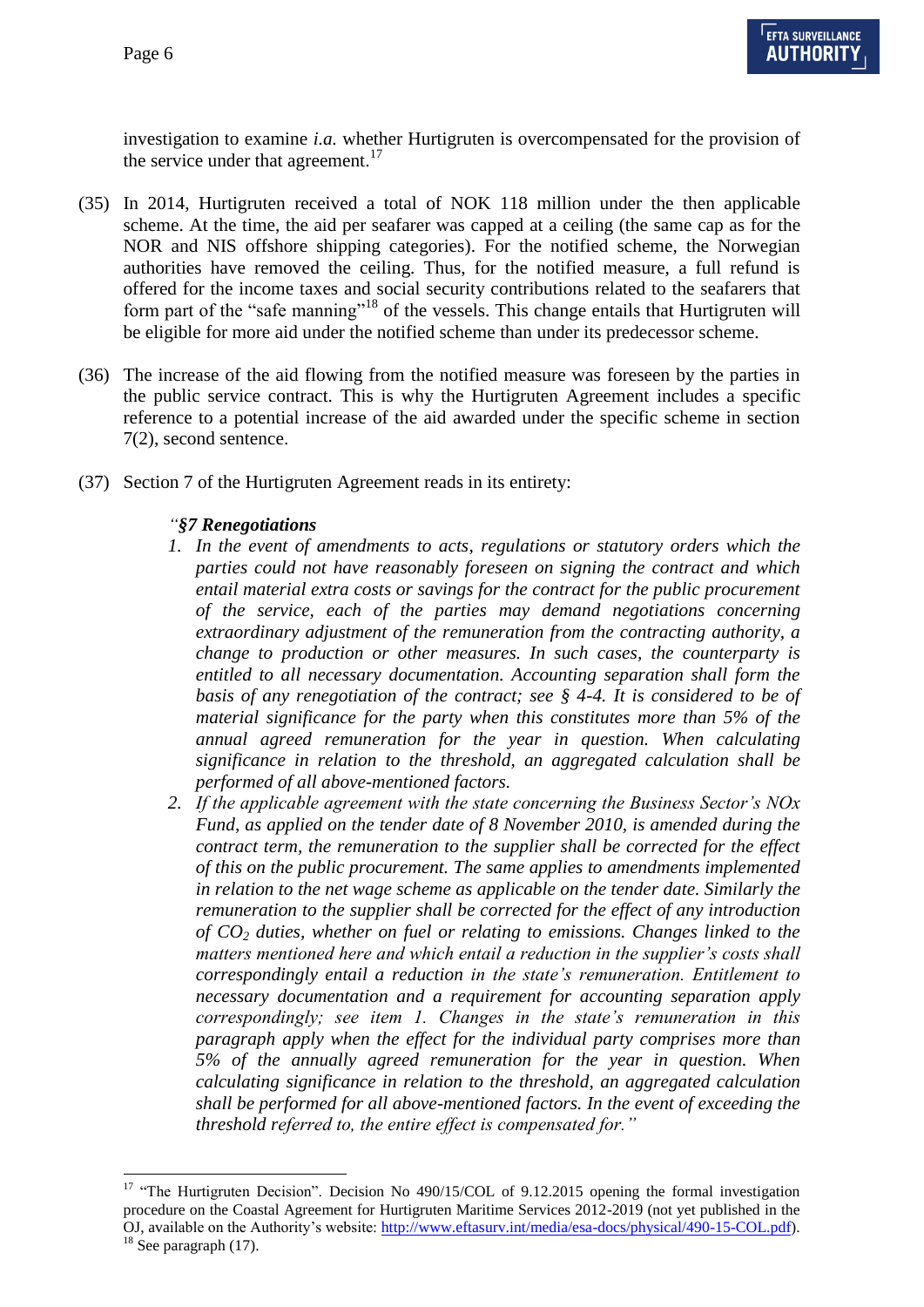- (38) The Norwegian authorities have clarified that this specific wording of section 7 was not included in the tendered agreement. The two last sentences of the first paragraph and the entire second paragraph were added after negotiations with Hurtigruten. The purpose was to clarify the terms for addressing changes such as the one brought forward by the notified measure.
- (39) The Norwegian authorities do not consider the amendment to be of substantial significance, as, in their view, the second paragraph is a clarification of the wording "amendments to acts, regulations or statutory orders" in the first paragraph of section 7.
- <span id="page-6-2"></span>(40) The Norwegian authorities have presented calculations showing that the proposed increase of the aid under the notified measure would at present lead to a 2.8% increase. The increase will therefore not trigger a renegotiation under section 7 of the Hurtigruten Agreement. The Norwegian authorities have confirmed that they will continue to take the increased aid into account in the following years for the duration of the contract period.

#### <span id="page-6-1"></span>*6.3.5 Sailing vessels*

- (41) This category covers sailing vessels weighing more than 498 gt. engaged in education. The Norwegian authorities have set the limit at 498 gt. since their market investigations have shown that there is a greater risk that the vessels above this limit will flag out. This is a new category under the scheme.
- <span id="page-6-3"></span>(42) In addition to the reimbursements under the notified scheme, the vessels will receive support from the Norwegian Ministry of Culture. The Norwegian authorities have explained that those funds are granted for cultural heritage preservation and that the funds cover the cost of preserving the ships. The Norwegian authorities therefore are of the view that the support from the Ministry of Culture does not cover the same eligible costs as the notified measure at hand.
- (43) Under this category a full refund is offered for the income taxes and social security contributions related to the seafarers that form part of the "safe manning"<sup>19</sup> of the sailing vessel.

#### **6.4 The two NIS categories**

#### <span id="page-6-0"></span>*6.4.1 General category*

- (44) The general category for ships registered in NIS covers all vessels engaged in transport of goods and passengers (meeting the general conditions listed in section I[.6.2](#page-3-0) of this decision), unless the vessels are covered by the NIS offshore shipping category described below, or the vessels engage in scheduled transport of passengers between Norwegian and foreign ports.<sup>20</sup>
- (45) The trade area limitations as described in paragraphs [\(11\)](#page-2-0) and [\(12\)](#page-2-1) above apply for this category.

1

 $19$  See paragraph [\(17\).](#page-3-1)

<sup>&</sup>lt;sup>20</sup> As set out above in paragraph [\(10\),](#page-2-2) the Norwegian authorities have not notified aid to NIS-registered ferries in foreign trade. Nevertheless, the provision setting out the conditions under which these vessels are eligible for aid is included in the Employment Regulation. However, unlike the rest of the regulation, it has not entered into force. This entails that the vessels that fall into that category are not eligible for aid under Article 14 (it has not entered into force), and that they are also not eligible for aid under the general NIS category set out in Article 13 of the Employment Regulation (Article 13(1) clarifies that vessels covered by Article 14 are excluded from Article 13).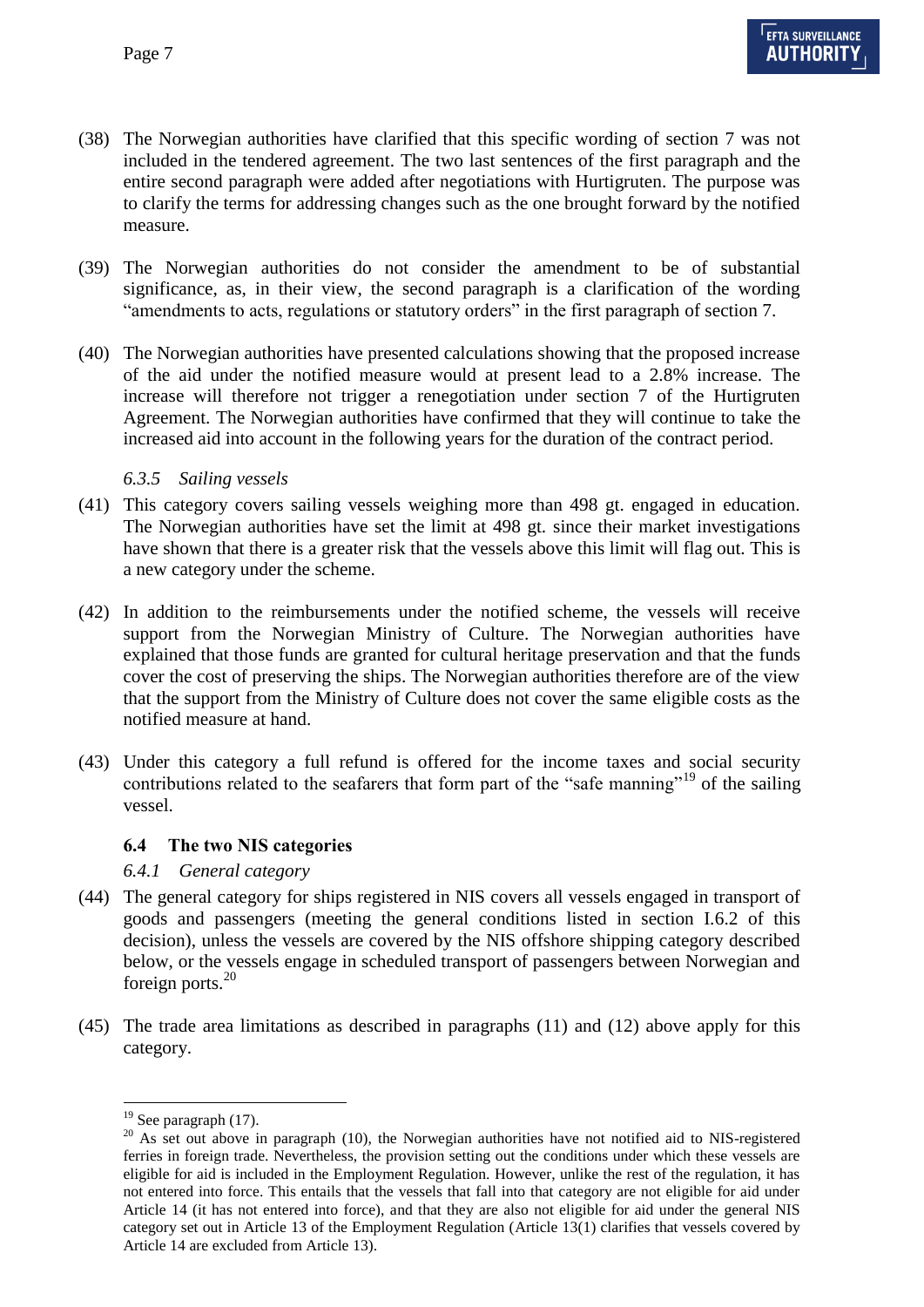- (46) A 26% refund of income taxes and social security contributions is offered.
- (47) In 2014, there were about 10 companies that received grants for 25 vessels with a total of 550 seafarers under this category of the scheme. Total payments amounted to NOK 30 million.

## <span id="page-7-0"></span>*6.4.2 Offshore shipping*

- (48) The offshore shipping category for vessels in the NIS register applies to construction vessels. Ships engaged in sub-sea operations, pipe laying and maintenance of offshore installations are also covered. This is a new category under the scheme.
- (49) Supply vessels and stand-by vessels are not covered.
- (50) No trade area limitations apply for this category.
- (51) Under this category a refund of income taxes and social security contributions is offered up to a ceiling of NOK 208 000 per seafarer per year.

## **7 National legal basis**

(52) The national legal basis for the refund scheme for seafarers is the Employment Regulation. Furthermore, the Norwegian Parliament decides on the scope of the aid scheme in its annual decisions on the state budget.

### **8 Aid instrument**

(53) The aid instrument is direct grants in the form of reimbursement of taxes and social security contributions paid. The taxes and social security contributions may be refunded separately.

## **9 Administration of the scheme by the Norwegian Maritime Authority ("NMA")**

- (54) The scheme is administered by the NMA. Each term, which consists of two months, the beneficiaries submit digital applications for aid through the same system that is used to manage tax returns. The NMA can therefore crosscheck the claims with the relevant documentation related to income tax. To claim refund, the shipping company submits one application per vessel. The beneficiary has to provide information about the number of seafarers employed, as well as taxes and social security contributions paid. The total amount of aid is capped by the total amount of taxes and social security contributions paid. This is automatically checked through the processes at the NMA.
- (55) Only undertakings registered in the pension insurance scheme for seamen are eligible for reimbursements under the scheme. The pension scheme automatically shares information about the seamen with the NMA. The shipping company's application for aid is crosschecked with the information the NMA receives from the pension insurance scheme.
- (56) Additionally, the NMA regularly carries out *ad hoc* individual controls of aid applications to ensure that the relevant conditions of the tax refund scheme is met.
- (57) The Norwegian authorities have confirmed that under the rules of the scheme, the recipients cannot receive aid from other sources to cover the same eligible costs.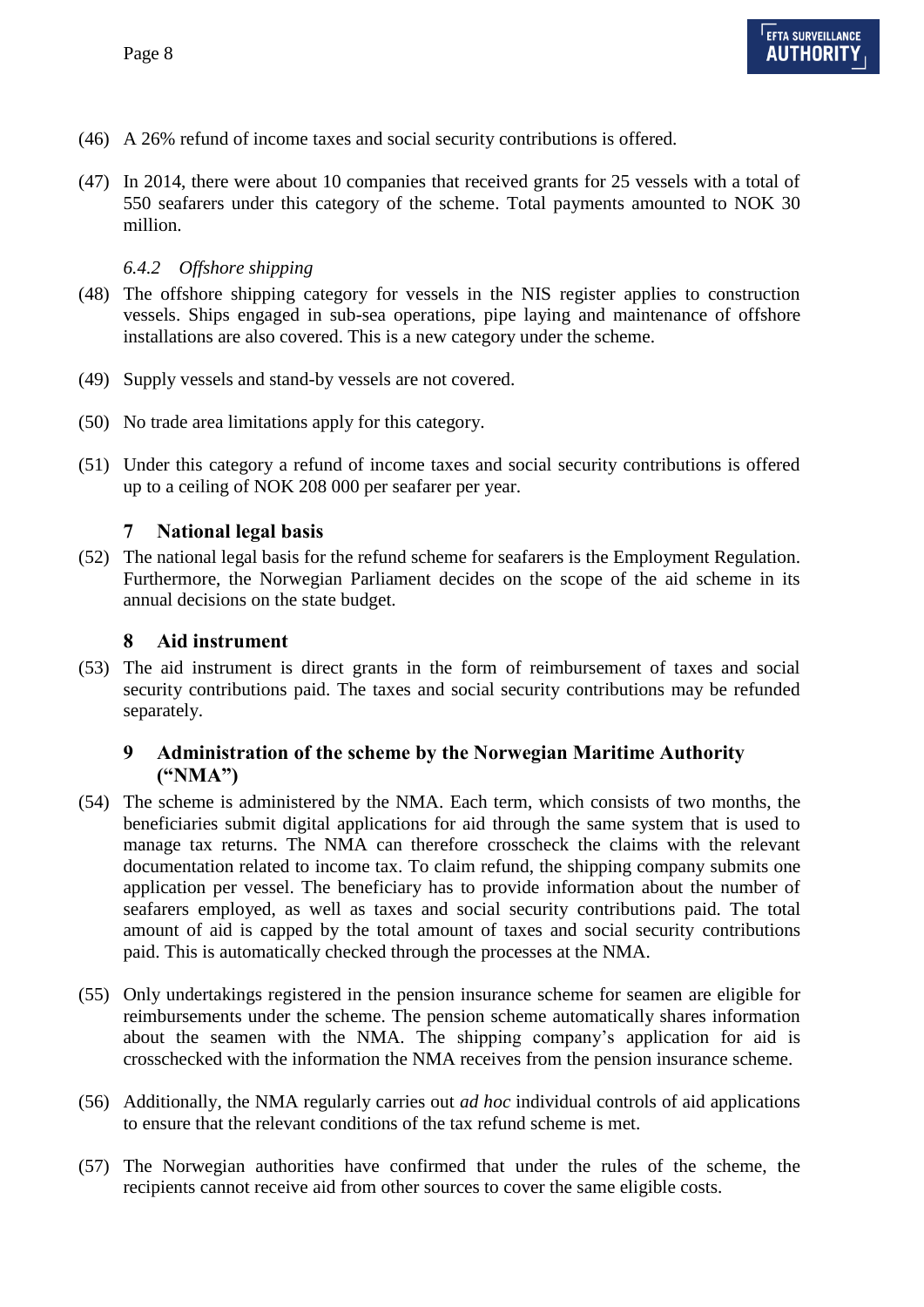## **10 Beneficiaries, budget and duration**

- (58) The beneficiaries are owners of eligible ships registered in NOR or NIS. Some 120 shipping companies are benefitting from the current aid scheme. The Norwegian authorities aim to incentivise these companies to have their ships remain in the Norwegian registers, as well as attracting new ship owners. The estimated number of seafarers covered is 12 500.
- (59) The estimated budget is NOK 1 892 million for the 10 months the scheme will be in force in 2016, i.e., from March to December.
- (60) The duration of the scheme is 10 years. The Norwegian authorities have let the scheme take effect from 1 March 2016. In mid-May 2016 the recipients can submit their first application for aid (tax refunds for March and April 2016). The payment of the tax refunds will take place at the earliest by mid-July 2016. The Norwegian authorities have confirmed that no payments will be made until the Authority has approved the scheme.

### **11 Transparency**

(61) The Norwegian authorities have committed to publish information about the aid granted in accordance with the general transparency requirement.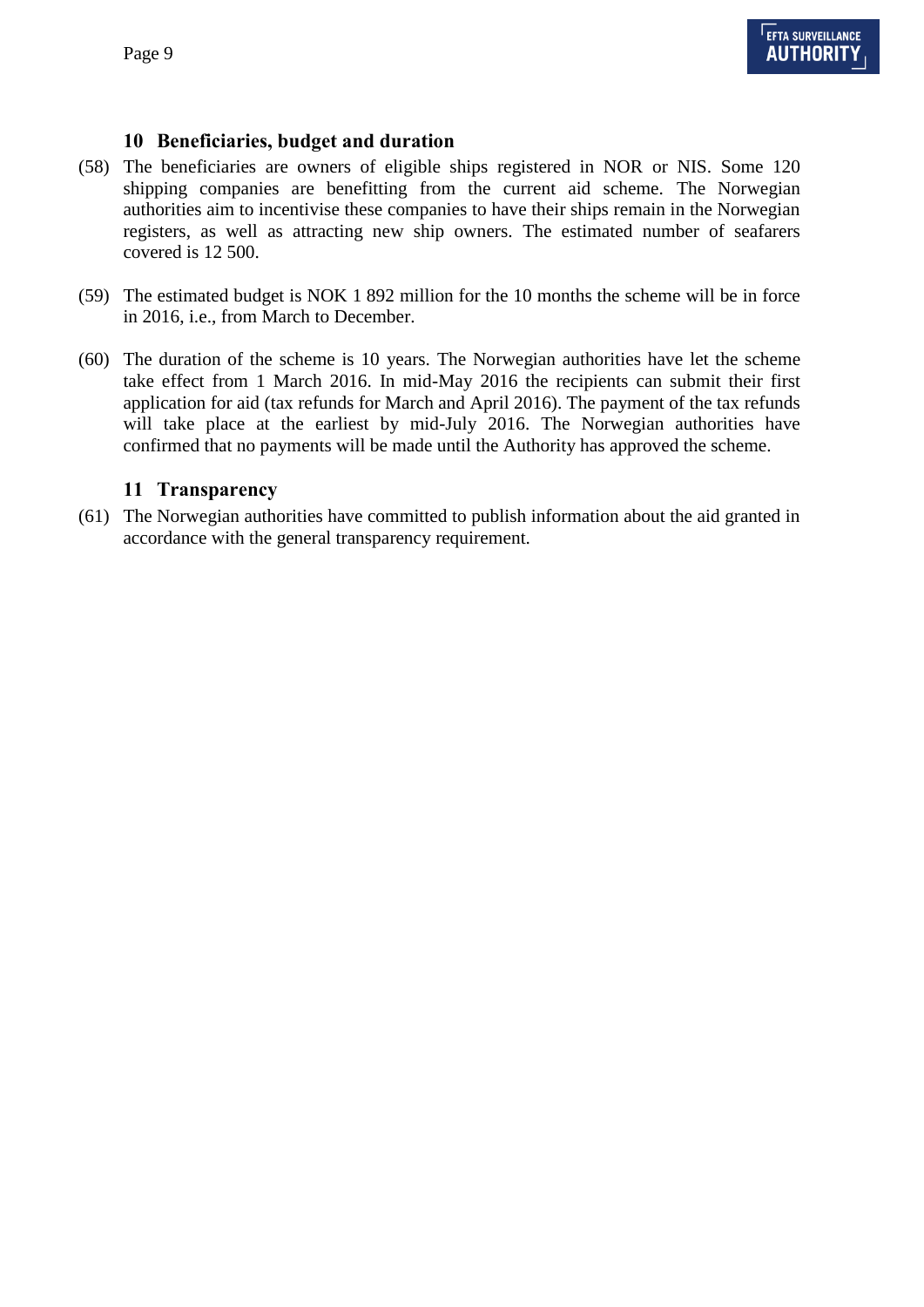## **II. ASSESSMENT**

## **1 The presence of state aid**

- (62) According to Article 61(1) of the EEA Agreement, a measure constitutes state aid if the following cumulative conditions are fulfilled: the measure (i) is granted by the State or through state resources; (ii) confers a selective economic advantage on undertakings; (iii) is liable to distort competition and to affect trade between the Contracting Parties to the EEA Agreement.
- (63) The Authority has in a number of decisions<sup>21</sup> concluded that the preceding schemes constitute state aid within the meaning of Article 61 of the EEA Agreement. There is nothing in the current notification to alter that conclusion.
- (64) The measure entails a refund of income tax and social security contributions. It is therefore granted through state resources. These refunds compensate ship owners for charges which are normally borne from their budget. They therefore confer an advantage on the ship owners. The measure is selective as it is only directed towards the maritime sector and ship owners of certain vessels within this sector. Shipping activities are essentially carried out on a worldwide market. The ship owners benefitting from the scheme carry out economic activities in competition with other ship owners from third countries and from other EEA States. The support under the scheme strengthens the position of its beneficiaries. The support therefore is liable to have an impact on trade and to distort competition. On this basis, the Authority concludes that the notified measure constitutes state aid within the meaning of Article 61 of the EEA Agreement.

## **2 Procedural requirements**

- (65) Pursuant to Article 1(3) of Part I of Protocol 3: "*the EFTA Surveillance Authority shall be informed, in sufficient time to enable it to submit its comments, of any plans to grant or alter aid. …. The State concerned shall not put its proposed measures into effect until the procedure has resulted in a final decision*".
- (66) The Employment Regulation, which provides the national legal basis for the scheme, entered into force on 1 March 2016. However, according to Article 20(1) of that regulation no grants can be made unless the scheme is approved by the Authority.
- (67) By submitting the notification on 26 February 2016 and assuring that no aid will be granted without the Authority's approval, the Norwegian authorities have complied with their obligations pursuant to Article 1(3) of Part I of Protocol 3.

## **3 Compatibility of the aid**

### **3.1 Legal framework and objective of aid**

- (68) The Authority has issued Guidelines on aid to maritime transport (the "AMT") wherein it describes how it will assess the compatibility of such aid under Article  $61(3)(c)$  of the EEA Agreement.
- (69) Maritime transport services are of vital importance to the EEA.<sup>22</sup> The EEA maritime transport sector faces fierce international competition from vessels registered in third

<sup>1</sup>  $21$  Lastly with Decision No 444/15/COL (OJ C 52 11.2.2016 p. 16). See section I.2 of that decision for further references.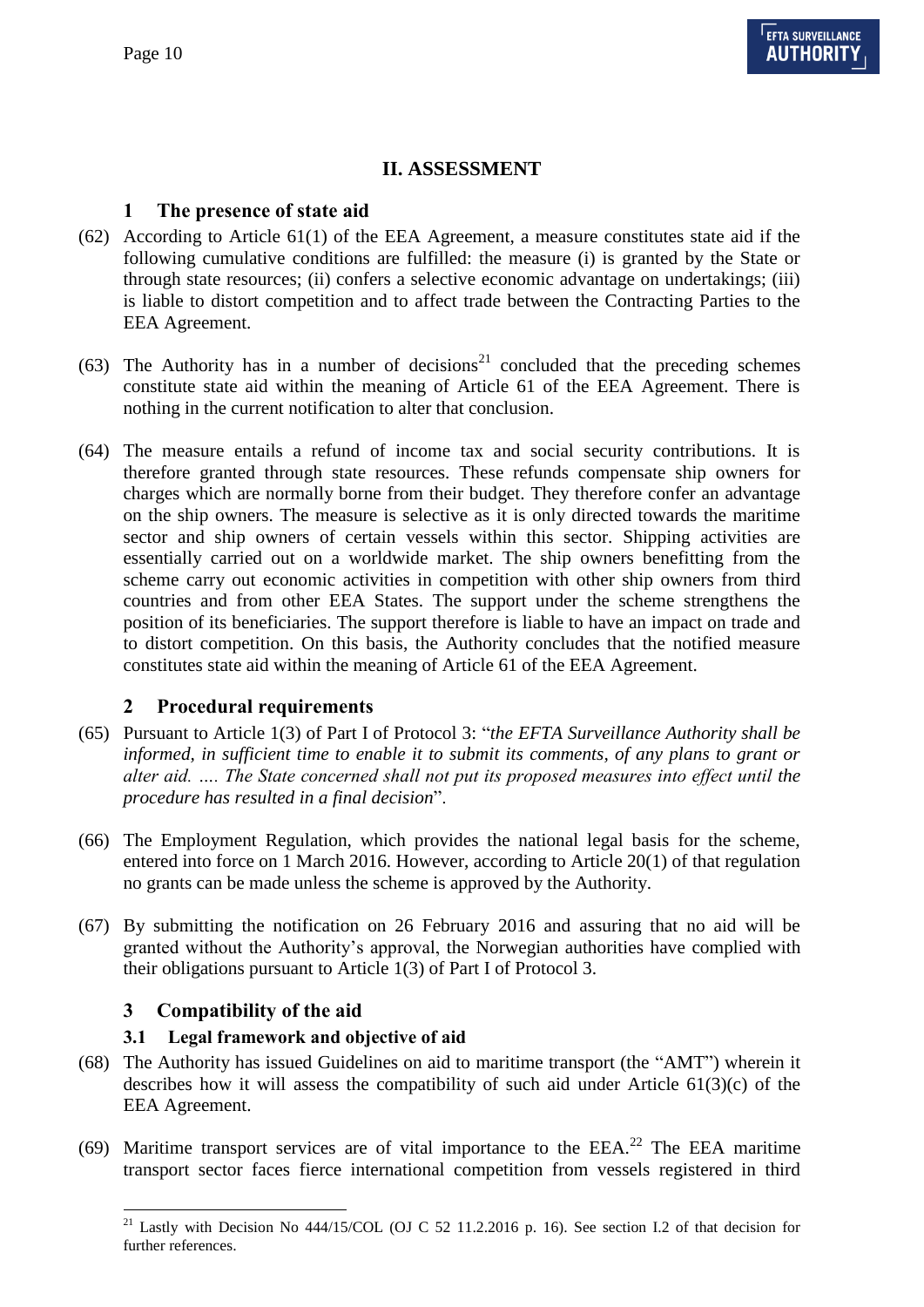countries which do not take much care to observe social and safety rules in force at international level.<sup>23</sup> A large part of the EEA fleet continues to be registered under flags of third countries. This is because the registers of third countries which apply open register policies – some of which are called "flags of convenience" – have continued and are still continuing to enjoy a significant competitive edge over the registers of EEA States.<sup>24</sup>

- (70) The notified measure is an operating aid scheme. Although operating aid as a matter of principle should be exceptional, temporary and degressive, in light of the above, it is the view of the Authority that operating aid to the shipping industry is still justified.<sup>25</sup>
- (71) Furthermore, the Authority stresses that support for the maritime sector should primarily aim at reducing fiscal and other costs faced by EEA ship owners and EEA seafarers towards levels in line with world norms.<sup>26</sup> Aid should directly stimulate the development of the sector and employment, rather than provide general financial assistance.<sup>27</sup> It is on this basis that the Authority in the AMT stresses that aid to cover reduced social security contributions and income tax for seafarers on board of EEA registered vessels should be held to be compatible with the EEA Agreement.<sup>28</sup>
- (72) The Norwegian authorities have provided information indicating that there is a real danger that the vessels covered by the scheme would flag out in the absence of the notified measure. The Norwegian authorities also aim at encouraging shipping companies to reregister vessels to the NIS and NOR registers following the changes made to the scheme.

### **3.2 Eligible vessels**

- (73) The AMT applies only to "maritime transport". Maritime transport is defined as "the transport of goods and persons by the sea<sup>". 29</sup> Apart from the towage and dredging vessels (discussed in the following), the vessels covered by the NOR and NIS general categories described in sections I[.6.3.1](#page-3-2) and I[.6.4.1](#page-6-0) of this decision clearly fall within this definition. This is also the case for the ferries and sailing boats covered by the categories described in sections I[.6.3.3](#page-4-0) (ferries in foreign trade), I[.6.3.4](#page-4-1) (ferries operating the coastal route Bergen-Kirkenes) and I[.6.3.5](#page-6-1) (sailing vessels) of this decision. The Authority therefore is satisfied that the scheme is compatible with the AMT in this regard.
- (74) In specific parts the AMT also apply to towage and dredging.<sup>30</sup> As noted in paragraph [\(22\),](#page-3-3) the Norwegian authorities have confirmed that the 50% rule<sup>31</sup> for towage and dredging will apply. The Authority is therefore satisfied that the scheme is compatible with the AMT in this regard.
- (75) The NOR and NIS offshore shipping categories described in sections I[.6.3.2](#page-4-2) and I[.6.4.2](#page-7-0) of this decision warrant closer scrutiny. The Norwegian authorities have explained that they consider the offshore petroleum vessels providing services in connection with petroleum activity to be covered by the AMT. This, they argue, is in line with the logic of including towage and dredging vessels within the scope of the guidelines. Indeed, the offshore

 $22$  AMT section 1(1).

 $23$  AMT section 1(2).

<sup>&</sup>lt;sup>24</sup> AMT section 1(6).

 $25$  AMT section 1.2(10).

 $26$  AMT section 3.2(1).

 $27$  AMT section 3.2(1).

<sup>&</sup>lt;sup>28</sup> AMT sections 3.2(2) and 3.2(3).

 $29$  AMT section 2(3).

 $30$  AMT section 2(3).

 $31$  AMT section 3.2(4).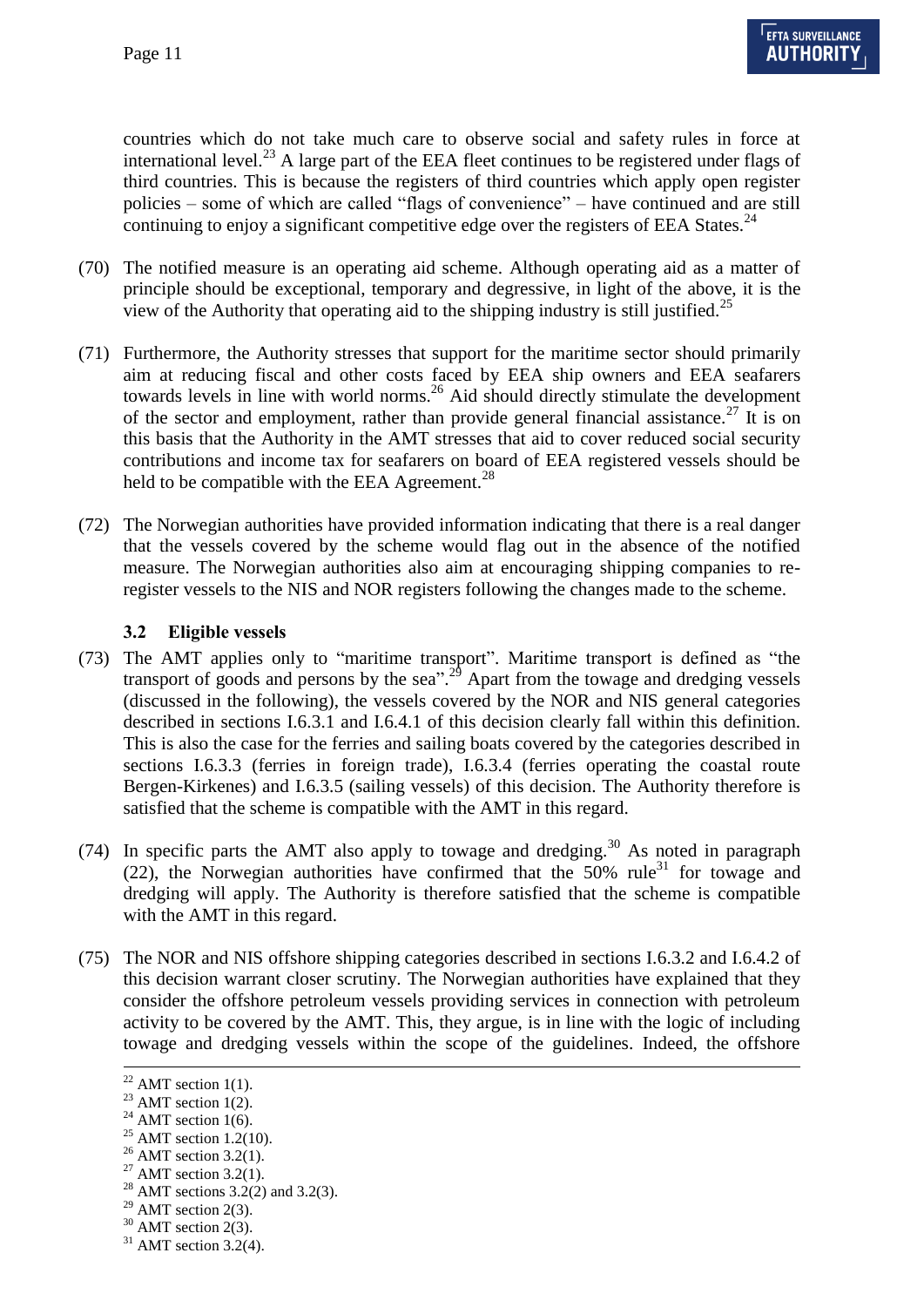petroleum vessels, supply ships, anchor handling ships, seismic vessels, construction vessels and multipurpose vessels employ qualified seafarers and transport equipment used for various offshore construction purposes. The European Commission has, in a number of cases, applied its Maritime Guidelines by analogy to activities that do not constitute classic maritime transport, provided that the activities require similarly qualified staff and are similarly exposed to international competition.<sup>32</sup> The Commission has found compatible with its guidelines the granting of aid to offshore vessels when these vessels operate under the same competitive and technical conditions as vessels involved in the transport of goods and passengers at sea. The Commission has raised no objections to aid to ships involved in exploration and providing other services related to activities at sea such as vessels servicing offshore installations (such as liaison ships, stand-by and supply vessels), cable laying vessels, pipeline layers and research vessels.<sup>33</sup> Furthermore, the Commission has approved crane vessels and vessels providing rescue at sea and maritime assistance on the high seas as eligible vessels under the guidelines.<sup>34</sup>

(76) The Authority is satisfied that this logic applies to the vessels covered by the NOR and NIS offshore shipping categories. These vessels employ staff with similar qualifications as those vessels engaged in classic maritime transport and they are similarly subject to international competition. On this basis, the Authority finds that the AMT should be applied by analogy to these types of vessels.

### **3.3 Hurtigruten**

1

- (77) As set out above in paragraphs [\(34\)](#page-4-3) and [\(35\)](#page-5-0) of this decision, the Authority has opened a formal investigation into potential overcompensation of Hurtigruten, and with the proposed scheme, the Norwegian authorities have increased the aid to the company compared to the level of aid granted under the previous scheme.
- (78) The notified measure provides increased refunds of taxes and social security contributions paid for seafarers working for Hurtigruten. Cost of employment is part of the basis for the public service compensation that Hurtigruten receives under the contract that is now being investigated by the Authority in its formal investigation.<sup>35</sup> When the Authority has doubts about whether Hurtigruten is overcompensated under the contract under investigation, the question is whether the Authority, without doubts, can approve an increase of an operating aid that goes to cover the same category of costs that Hurtigruten is compensated for under the contract under investigation.
- (79) The Norwegian authorities argue that the notified measure must be assessed separately from the potential overcompensation currently being assessed by the Authority in its formal investigation. The notified measure has another objective than the public service compensation. The objective of the notified measure is to counteract the competitive disadvantages of Norwegian registered vessels in general. The competitive situation indicates that an increase of aid is necessary. Without an increase there is a genuine risk that Hurtigruten would flag out. Hurtigruten is not by any means required to be registered in NOR or NIS. In the view of the Norwegian authorities the changes to the notified

<sup>&</sup>lt;sup>32</sup> See Decision of 21.12.2015 in case SA.33828 (Greece) - Tonnage tax scheme and other tax relieves provided in Law No 27 of 19 April 1975 as amended, paragraph 111 with further references. See also Decision of 13.4.2015 in case SA.38085 (Italy) Prolongation of the tonnage tax scheme, paragraph 54.

<sup>&</sup>lt;sup>33</sup> Decision of 1.4.2015 in case SA.37912 (Croatia) Introduction of a tonnage tax scheme in favour of international maritime transport, paragraph 84.

<sup>&</sup>lt;sup>34</sup> Decision of 21.12.2015 in case SA.33828 (Greece) - Tonnage tax scheme and other tax relieves provided in Law No 27 of 19 April 1975 as amended, paragraph 111.

<sup>&</sup>lt;sup>35</sup> See paragraph 51 table 2 of the Hurtigruten Decision.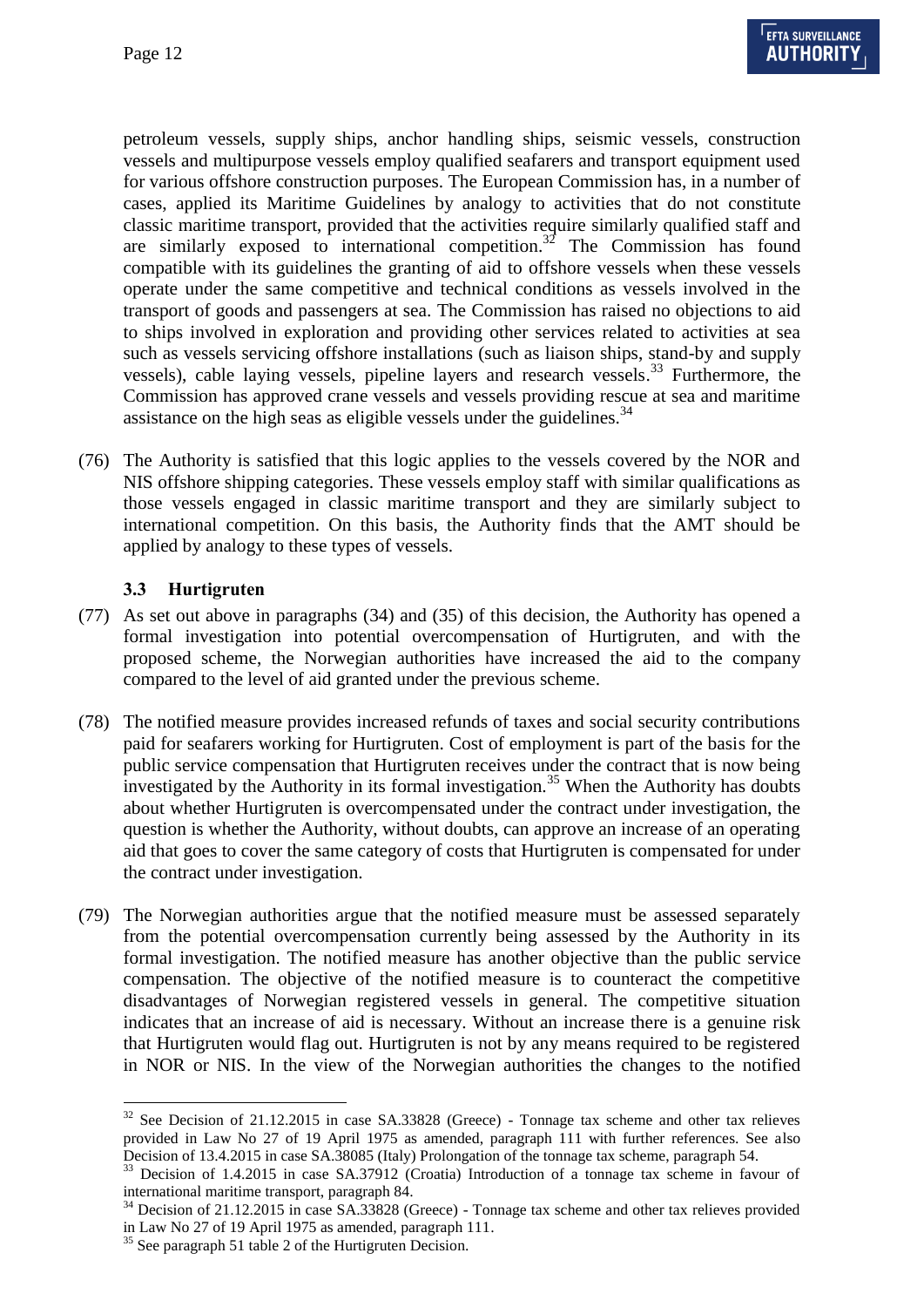measure should, without doubt, be held to be compatible with the functioning of the state aid rules if the notified measure complies with the requirements laid down by the Authority in the AMT.

- (80) The Authority understands that the notified measure has another objective than the public service compensation under scrutiny in its ongoing formal investigation. Furthermore, the possibility of extra savings for Hurtigruten was indeed foreseen in Section 7 of the Hurtigruten Agreement. Although that provision is not identical with the provision included in the tender document, the Authority accepts the argument of the Norwegian authorities that the provision in the finally concluded Hurtigruten Agreement represent clarifications in line with the spirit of the wording of the provision of section 7 that was made available to the market in the tender. Indeed, this follows from a natural reading of the wording of the provision.
- (81) Thus, the increase of aid to Hurtigruten under the notified scheme falls within the remit of the Hurtigruten Agreement since such savings do not trigger a renegotiation as described in paragraph [\(40\)](#page-6-2) above. This entails that the Authority has no doubts about the compatibility with the functioning of the EEA Agreement of the increased aid to Hurtigruten under the notified measure.
- (82) The potential overcompensation of Hurtigruten under the Hurtigruten Agreement for the period 2012-2019 is a different issue and will be dealt with in the course of the Authority's pending formal investigation procedure.

### **3.4 Aid intensities, cumulation, duration, and transparency**

- (83) By limiting the maximum reimbursements under the scheme to the taxes paid, it is the view of the Authority that the Norwegian authorities have complied with the requirements on maximum aid intensities (ceiling) of section 11 of the AMT. The Authority is satisfied that the aid to sailing vessels from the Ministry of Culture (as described in paragraph [\(42\)\)](#page-6-3) covers other eligible costs and are therefore not cumulated with the aid granted through the notified scheme.
- (84) The Norwegian authorities have provided a six year calendar, showing the expected quantified effects of the scheme, in accordance with section 12(2) of the AMT.
- (85) The Norwegian authorities have notified the scheme with a duration of 10 years. In line with current Commission practice in this particular domain, the Authority finds the duration justified.<sup>36</sup>
- (86) The AMT requires aid to be granted in a transparent manner.<sup>37</sup> Additionally, according to the general transparency requirement, only aid granted in a transparent manner can be approved on the basis of Article  $61(3)(c)$  of the EEA Agreement. The Norwegian authorities have committed to publish information about the aid granted in accordance with the general transparency requirement by publishing the full text of the aid scheme and making the necessary disclosures on a central website.

<sup>&</sup>lt;sup>36</sup> Decision of 1.4.2015 in case SA.37912 (Croatia) Introduction of a tonnage tax scheme in favour of international maritime transport, paragraph 19, Decision of 13.4.2015 in case SA.38085 (Italy) Prolongation of the tonnage tax scheme, paragraph 13.

 $37$  AMT section 2(2).